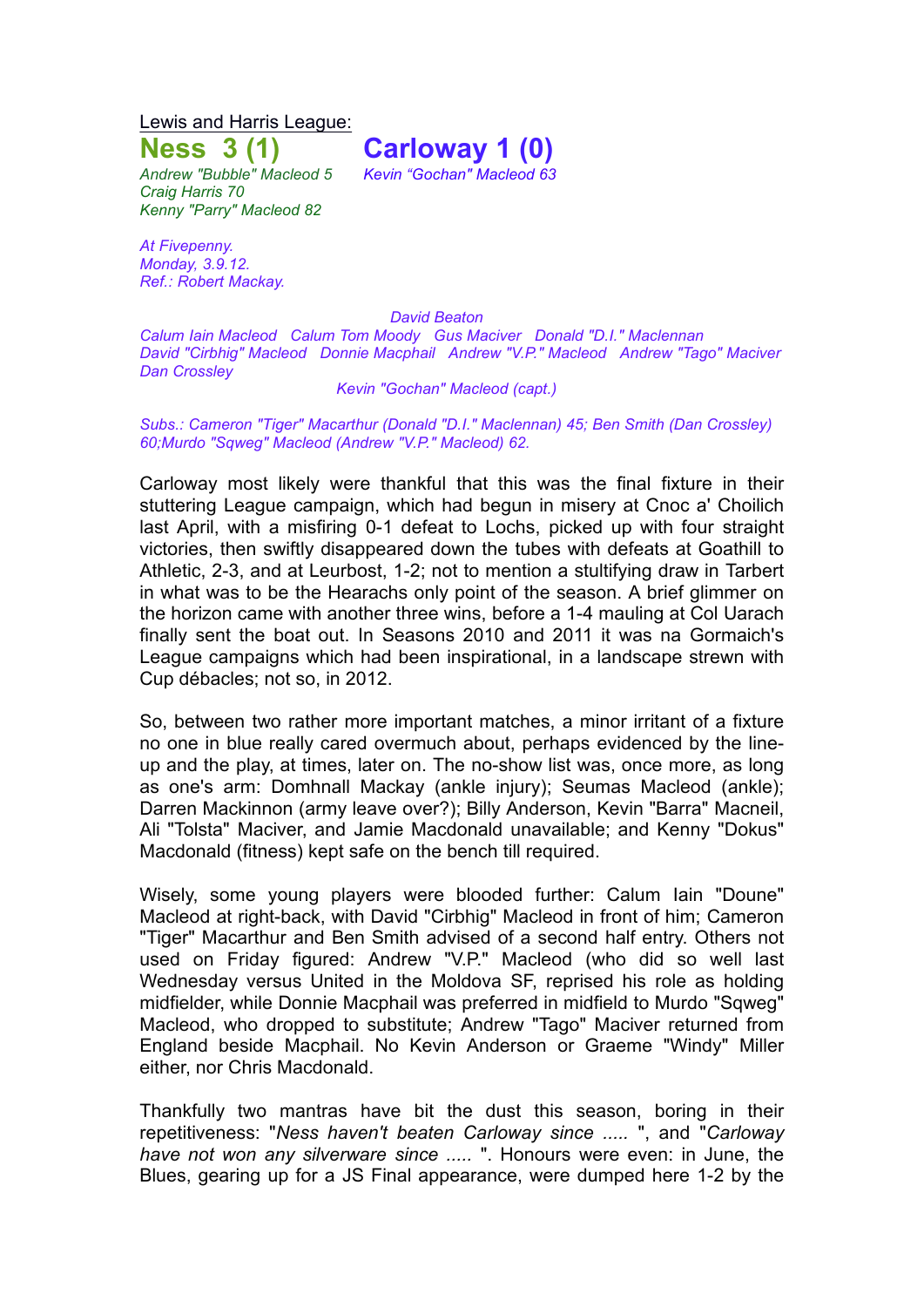Niseachs, whom they trounced 6-0 three weeks later in a Home League fixture. A fortnight later the Greens spoiled the party at Cnoc a' Choilich, 2-1, in the EaF SF (1), then were thrown out 4-1, 5-3 on aggregate, in the second leg at Fivepenny, in a tie which hung in the balance till the 74th minute.

Another feature of that 4-1 game had been the weather: mild, sunny, and WINDLESS! No such luck tonight: a howling crosswise sou'westerly threatened to carry both shelters to the Faeroes as both sides battled unsuccessfully to control the ball in wind and on a wet surface. An electrifying Crossley run on four minutes down the left touchline, followed by a tricky turn up the byeline, saw the unsupported winger crowded out to the left of goal. Then "Bubble" handed na Gormaich his customary welcome to Fivepenny. A swift move broke into the centre-right of the Carloway half, then, as the Blues' back-line was dragged leftwards, was switched to Macleod breaking off his marker, running out wide into the left corner of the box. Beaton came out like a flash but before he could compose his block, "Bubble" stabbed an early low shot just inside his right-hand post. Beautifully-taken! (**0-1**)

Lack of close control, from both sides, led to an opening twenty minutes of lost balls, misplaced passes, and overhit long balls, leaving both keepers relatively idle. On 20 minutes, a Gus Maciver break through the middle, out of his own half, led to a pass picking out "Gochan", 20 metres out to the left of goal, but his near post drive whizzed a metre past "Sweeney's" right-hand post. Five minutes it was "Titch" Morrison's turn to hit a low drive from 25 metres centrally, but it went straight to Beaton. Another chance came for "Gochan" on the half-hour when "Pongo" powered through the middle, moved left, then slipped the ball to him, to run rightwards along the edge of the box, take his time, then fire a careful right-foot shot to "Sweeney"s left, but the keeper held it confidently under his bar.

Ness replied down their right; Micheil Smith found a window moving forward into the right-side of the Blues' half, but his shot from 22 metres took a nasty deflection high to Beaton's right. Two minutes later came Carloway's best chance so far. Crossley escaped once more on a mazy run down the left, cut in at the bye-line, then slipped the ball back to "Gochan", 16 metres out to the left of goal, but again his right-foot strike went at high speed past "Sweeney's" right-hand post. On the whistle, "Pongo" received the ball in the centre in the Niseach half, but his shot from 22 metres, which soared off into the moors of Sutherland, perfectly summed up most of the efforts of the first half.

## **Half-time: Ness 0 Carloway 0.**

Another injury was added to the list, with "Tiger" replacing "D.I." Otherwise, more of the same, unfortunately. Na Gormaich tried to force the pace, but an invisible midfield, an absence of any shape or cohesion, and a failure in close control was defeating them. An immediate break down the left saw the low cross just beat "Pongo" on the right, 16 metres out. Then, on 53 minutes, a blistering run on to a long ball from midfield saw "Gochan" outpace Taylor and "Parry" to run in goal from the right. He got to 12 metres out, tried to outguess "Sweeney" by turning in to the keeper's right across goal, but "Sweeney" read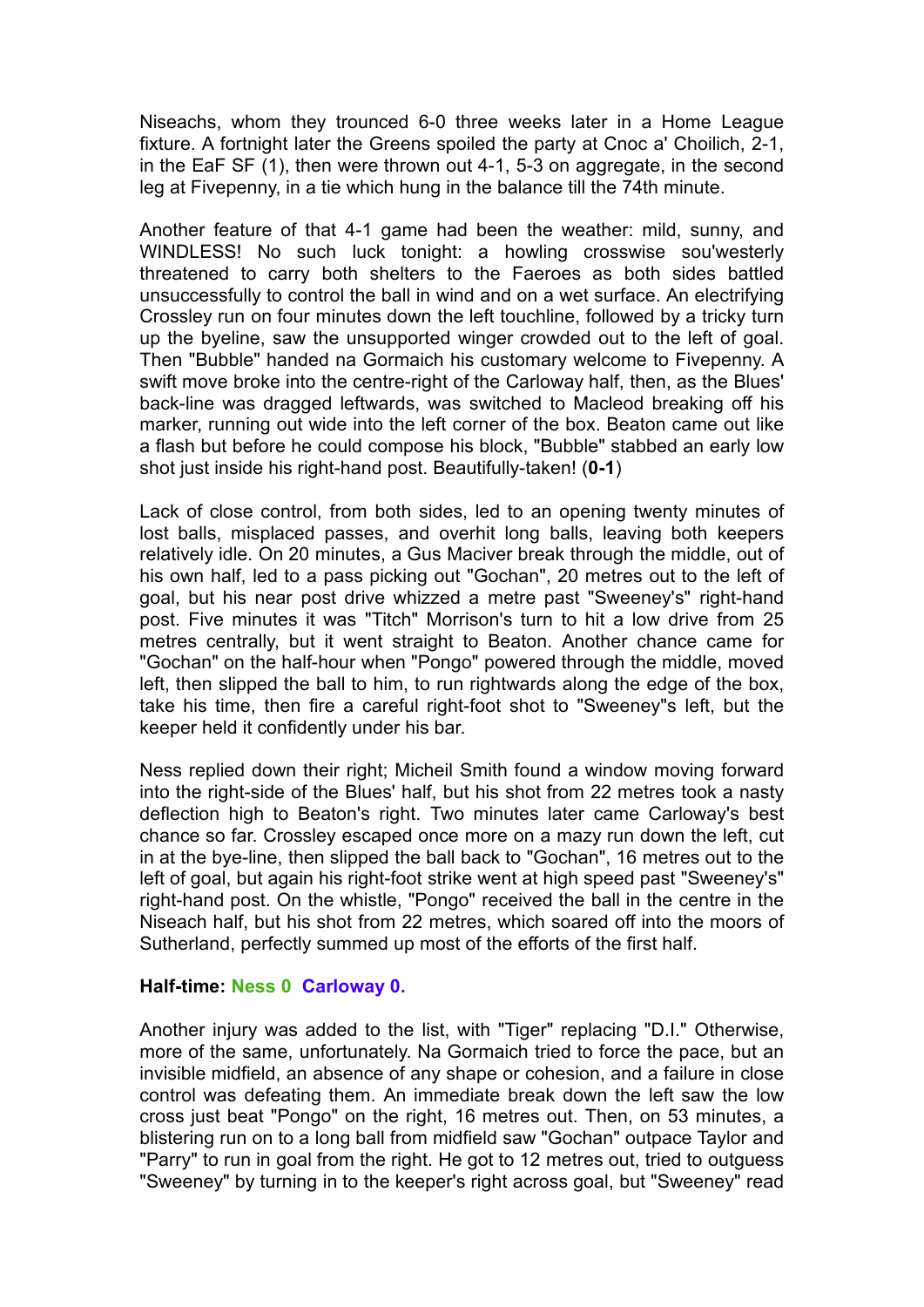him and got down to make a brilliant flick of the ball off the striker's toes.

With nothing being created, Domhnall Mackay, tonight's supremo, bit the bullet: a double substitution of Smith and "Sqweg"; to safeguard Crossley for Friday, and for "V.P.", to become more aggressive in formation and energize the midfield. Immediately "Sqwegg" achieved what he had been put there for, an insightful defence-splitter from the right centre-line inside Taylor for "Tago" to run on to; an early ball into the centre found "Gochan" ghosting in front of the stoppers to stab a low right-foot shot past a helpless "Sweeney" inside the keeper's left-hand post. (**1-1**).

"Sqweg" added extra thought - and presence - to the midfield, Ben Smith extra pace up front, but still shape was absent. Faced with solid, zonal marking, unlike the man-marking of Back on Saturday, Carloway were flummoxed, and the fiddle-faddle started, across the line: Maciver - Moody - Macarthur - Moody - Macphail - Maciver - Moody; people retreating, facing their own goal; the distance to "Sweeney" ever greater; the pass-back to Beaton; the boot downfield; Ness on the ball.

On 70 minutes a Carloway attack broke down on the edge of the box and the ball was played early - a style of play unused by the Blues tonight - through the middle; a clever turn on the ball from "Bubble"(?) to play the ball left to Craig Harris on the edge of the box. He immediately stepped right of Calum Iain "Doune" and lifted a ball high to Beaton's left which benefitted from the slightest of deflections to carry through the keeper's fingertips and into the far top corner of the net. No elaboration; no playing back; simplicity itself! (**1-2**).

Moody responded with a glorious diagonal forward to the left through the line to "Gochan" running free to the bye-line but his squared low cross 8 metres from the bye-line was too strong for the arriving Smith to reach. On 76 minutes "Gochan" returned the favour when a Macphail corner on the left was poorly headed out leftwards but his cut-back was lifted past "Sweeney's" right-hand post by Moody from 14 metres in the centre. Beaton then had to move sharply to tip a long-rang effort out of midfield over his bar. Na Gormaich's final clear chance came on 81 minutes when Macphail played a short corner on the right to "Sqweg" to chip in from right edge of the box but the attempted connect was deflected wide of the keeper's right-hand post. Moments later, everyone could go home, as Carloway lost the ball on the edge of the Ness box - where else? - and the long ball downfield was controlled on the right of the Blues' box, played across to "Parry", and his low strike from 20 metres took a nasty deflection to enter the net, low to David Beaton's left. (**1-3**).

## **Full-time: Ness 3 Carloway 1.**

A night to forget, down Carloway way, with a desultory, unfocussed display, characterized by over-elaboration, lack of leadership (except at the back from Gus Maciver), and dither, punished mercilessly by a patient, organized, and direct opposition, not forgetting a class act in Andrew Macleod. Well, at least the pies are good!